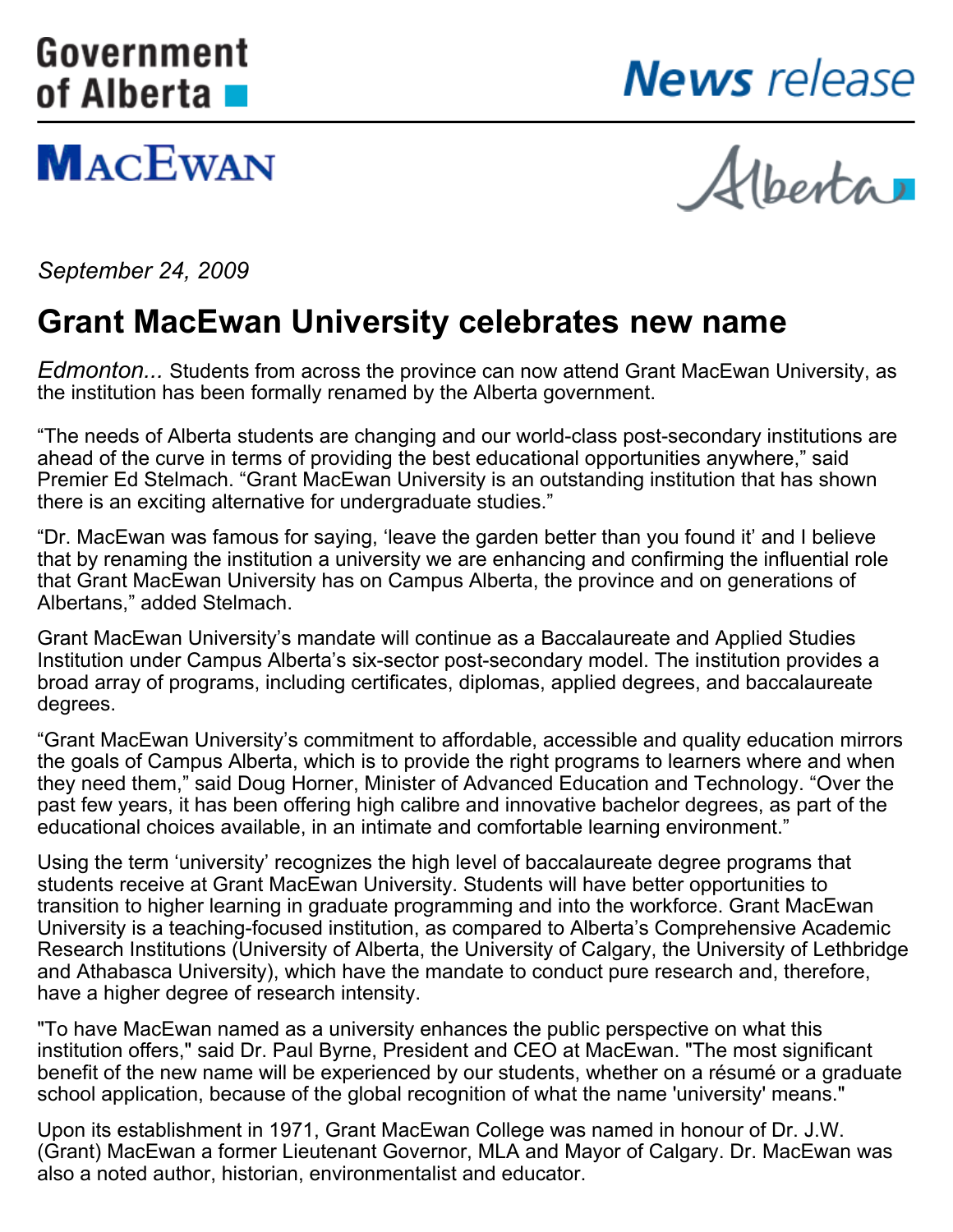For information on Grant MacEwan University, visit: [macewan.ca](http://www.macewan.ca).

-30-

**Backgrounder:** Overview of Grant MacEwan University

### **Media inquiries may be directed to:**

Rachel Bouska **Communications** Alberta Advanced Education and **Technology** 780-427-5450

David Beharry Media Relations Grant MacEwan University 780-497-5586 780-231-5954 (cell)

To call toll free within Alberta dial 310-0000.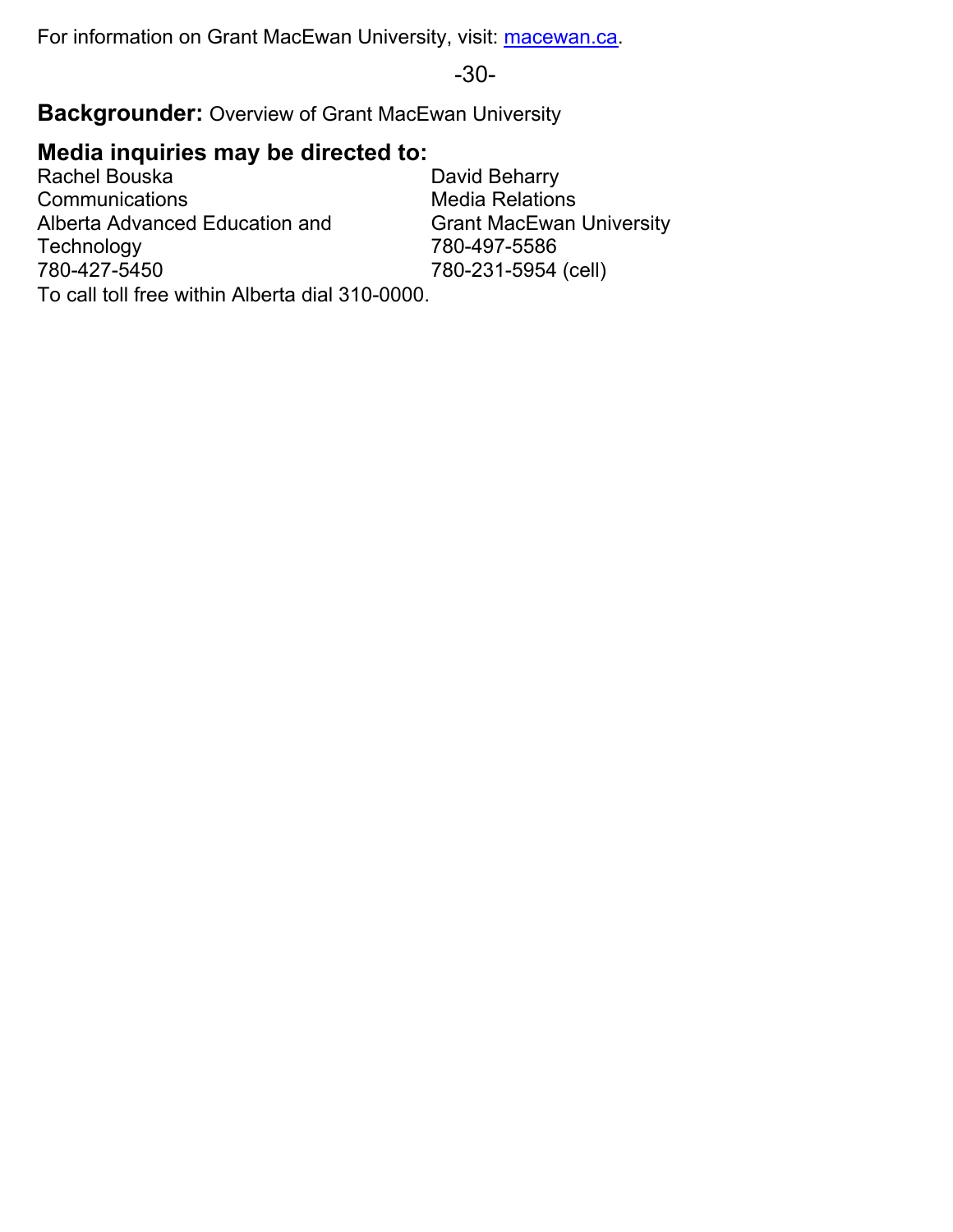*September 24, 2009*

## **Grant MacEwan University**

Grant MacEwan was established as a college in 1971 and was named for Dr. J.W. (Grant) MacEwan, the former Lieutenant Governor of Alberta, former MLA and Mayor of Calgary, and post-secondary educator. Grant MacEwan remains a distinct institution by offering a full range of learning opportunities, from diplomas and certificates to applied degrees, university transfer and baccalaureate degrees, as required within Campus Alberta. Grant MacEwan became the first public college in Alberta to receive degree-granting status. In 2007-08, Grant MacEwan had 10,204 FLEs (full-load equivalent) students.

### **Programs offered**

A range of programs are offered at Grant MacEwan University, including:

- five baccalaureate degree programs
	- Bachelor of Child and Youth Care
	- Bachelor of Science in Nursing
	- Bachelor of Commerce degree (with three majors)
	- Bachelor of Arts (with eight majors)
	- Bachelor of Science (with six majors)
- three applied degrees
- four university transfer programs
- 38 diploma and certificate programs

#### **Campus Alberta**

- Alberta's publicly funded post-secondary system is based on a Campus Alberta approach that enables Albertans to participate in quality and innovative learning opportunities - where and when they need them - to enhance their social, cultural and economic well-being.
- To further Campus Alberta, the Government of Alberta, working in consultation with post-secondary institutions, developed a Roles and Mandates Policy Framework to meet the needs of learners, society and taxpayers, making the system more collaborative than ever.
- The framework identifies six types of institutions based on programs offered, type of research conducted, and geographic area served.
- The framework also proposes better planning mechanisms that are based on demand forecasting and regional coordination.
- For more information on Campus Alberta, visit [www.advancededandtech.alberta.ca](http://www.advancededandtech.alberta.ca)

-30-

### **Media inquiries may be directed to:**

Rachel Bouska **Communications** Alberta Advanced Education and **Technology** 780-427-5450

David Beharry Media Relations Grant MacEwan University 780-497-5586 780-231-5954 (cell)

To call toll free within Alberta dial 310-0000.